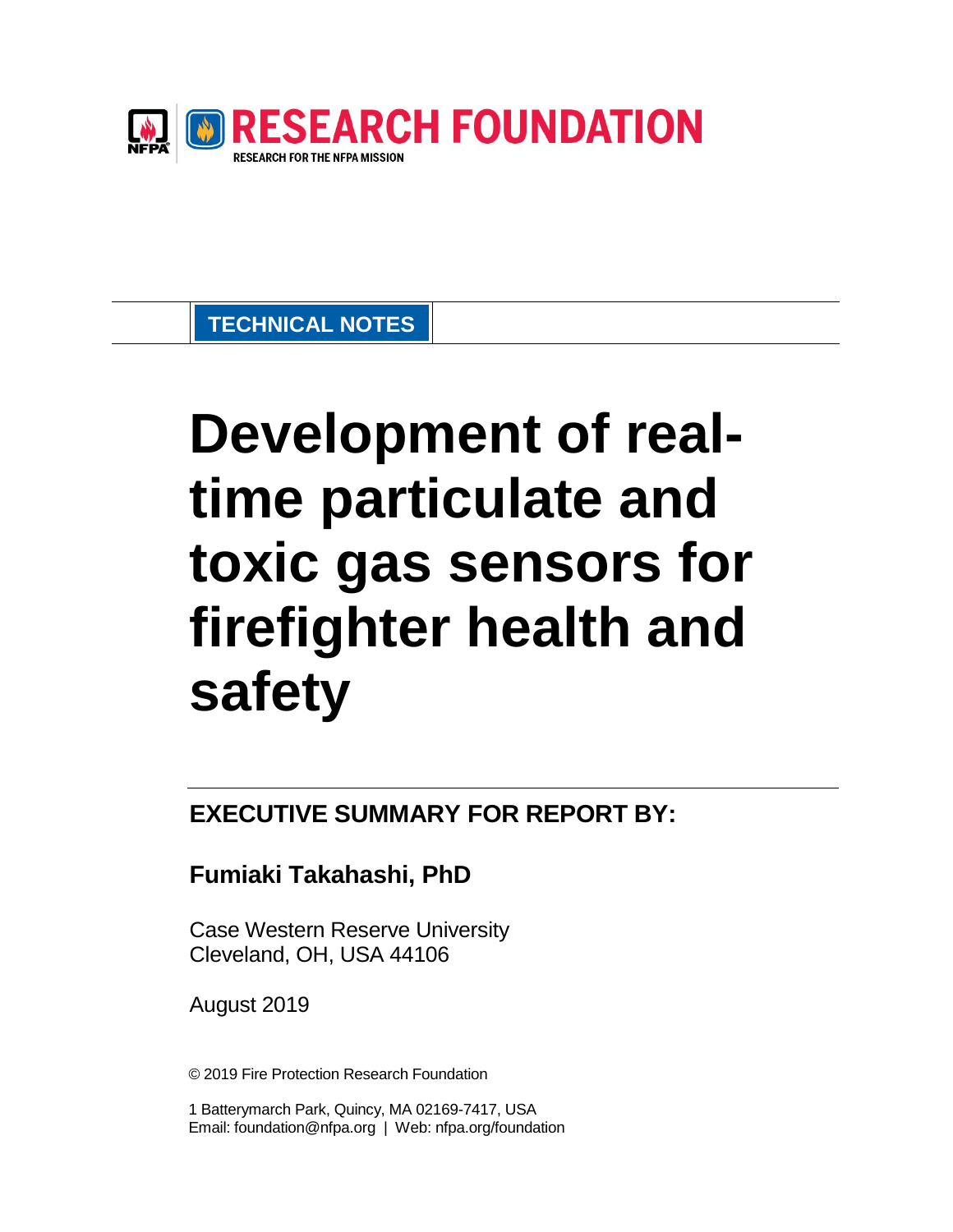---page intentionally left blank---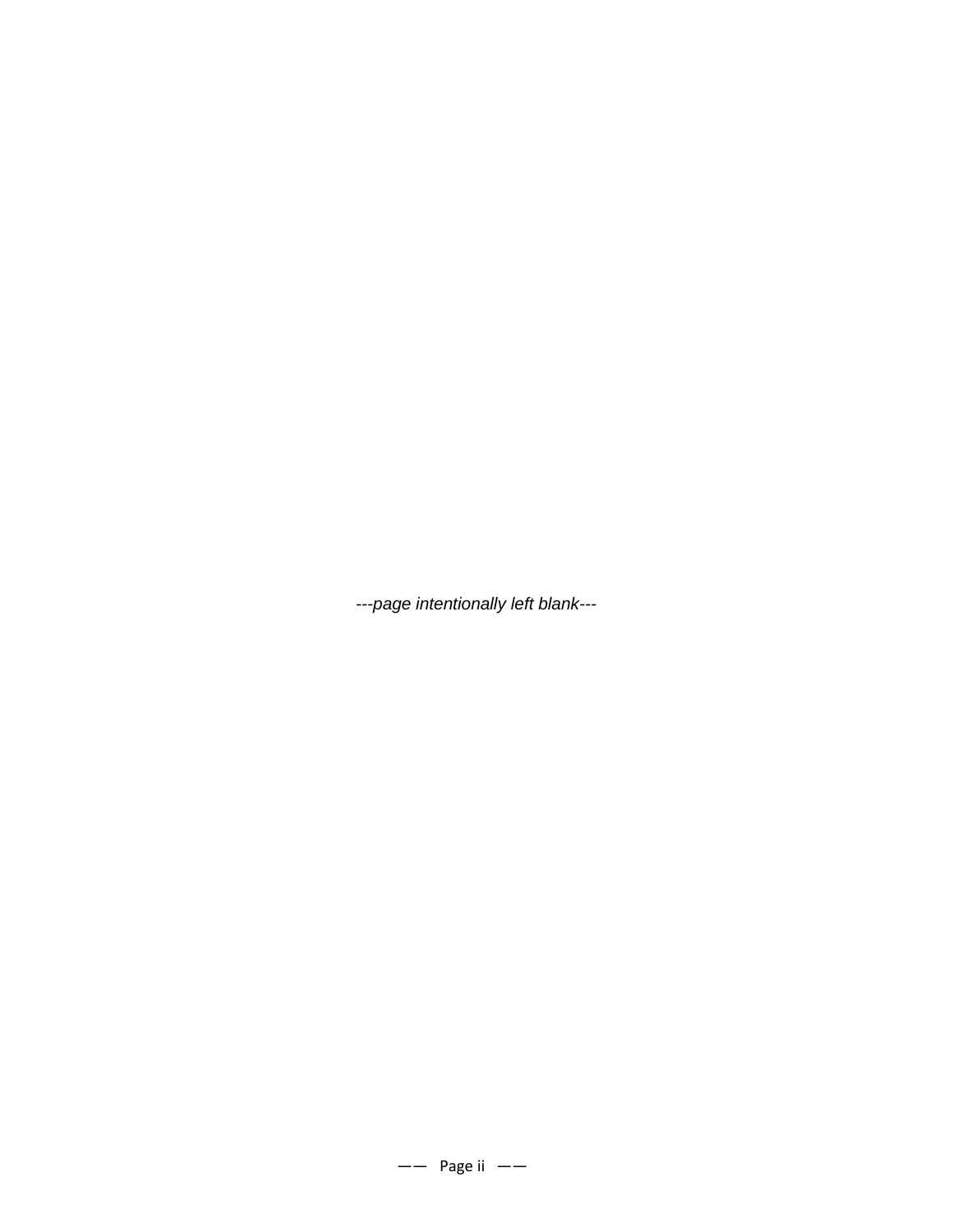# **FOREWORD**

Removal of respiratory protection during activities such as fire overhaul and wildland fire fighting can expose firefighters to unknown toxicants. The preliminary study indicates evidence to justify the needs for simultaneous monitoring of particulates (including ultrafines), aldehydes (formaldehyde, acrolein), and hydrocarbons (benzene) in addition to the CO levels, as they frequently exceed the exposure limits and lead to severe health issues in firefighters. This project will focus on developing prototypes of compact, highly sensitive, real-time particulate/gas detection systems to reduce the number of firefighter fatalities and injuries. The sensors will alert the firefighters of hazards in the air.

Case Western Reserve University (CWRU), in close collaboration with NASA Glenn Research Center and Makel Engineering Inc., conducted this three-year, study in partnership with multiple fire service partners, and the Fire Protection Research Foundation. The purpose of this project is to design, develop and test prototypes of real-time sensors to detect particulates and toxic-gases, so as to protect firefighters from respiratory damage and illness.

This study endeavors to: (1) combine the NASA-developed compact particulate and gas  $(O_2, CO,$ and hydrocarbons) sensors, (2) micro-fabricate and integrate new sensitive aldehyde sensors, and (3) test prototypes in the laboratories, burn rooms, fire overhaul, and wildland fire environments in cooperation with the fire services.

This work was performed under a grant from the U.S. Department of Homeland Security, Federal Emergency Management Agency, Assistance to Firefighters Grant Program, Fire Prevention and Safety Grant (No. EMW-2014-FP-00688), following a preliminary study grant (EMW-2012-FP-01284), awarded to Case Western Reserve University.

The Fire Protection Research Foundation expresses gratitude to the research team report author Dr. Fumiaki Takahashi, who is with Department of Mechanical and Aerospace Engineering at Case Western Reserve University, Cleveland, Ohio, USA. The Research Foundation appreciates the guidance provided by the Project Technical Panelists, the funding provided by the project sponsor, and all others that contributed to this research effort.

The content, opinions and conclusions contained in this report are solely those of the authors and do not necessarily represent the views of the Fire Protection Research Foundation, NFPA, Technical Panel or Sponsors. The Foundation makes no guaranty or warranty as to the accuracy or completeness of any information published herein.

#### **About the Fire Protection Research Foundation**

The [Fire Protection Research Foundation](http://www.nfpa.org/foundation) plans, manages, and communicates research on a broad range of fire safety issues in collaboration with



scientists and laboratories around the world. The Foundation is an affiliate of NFPA.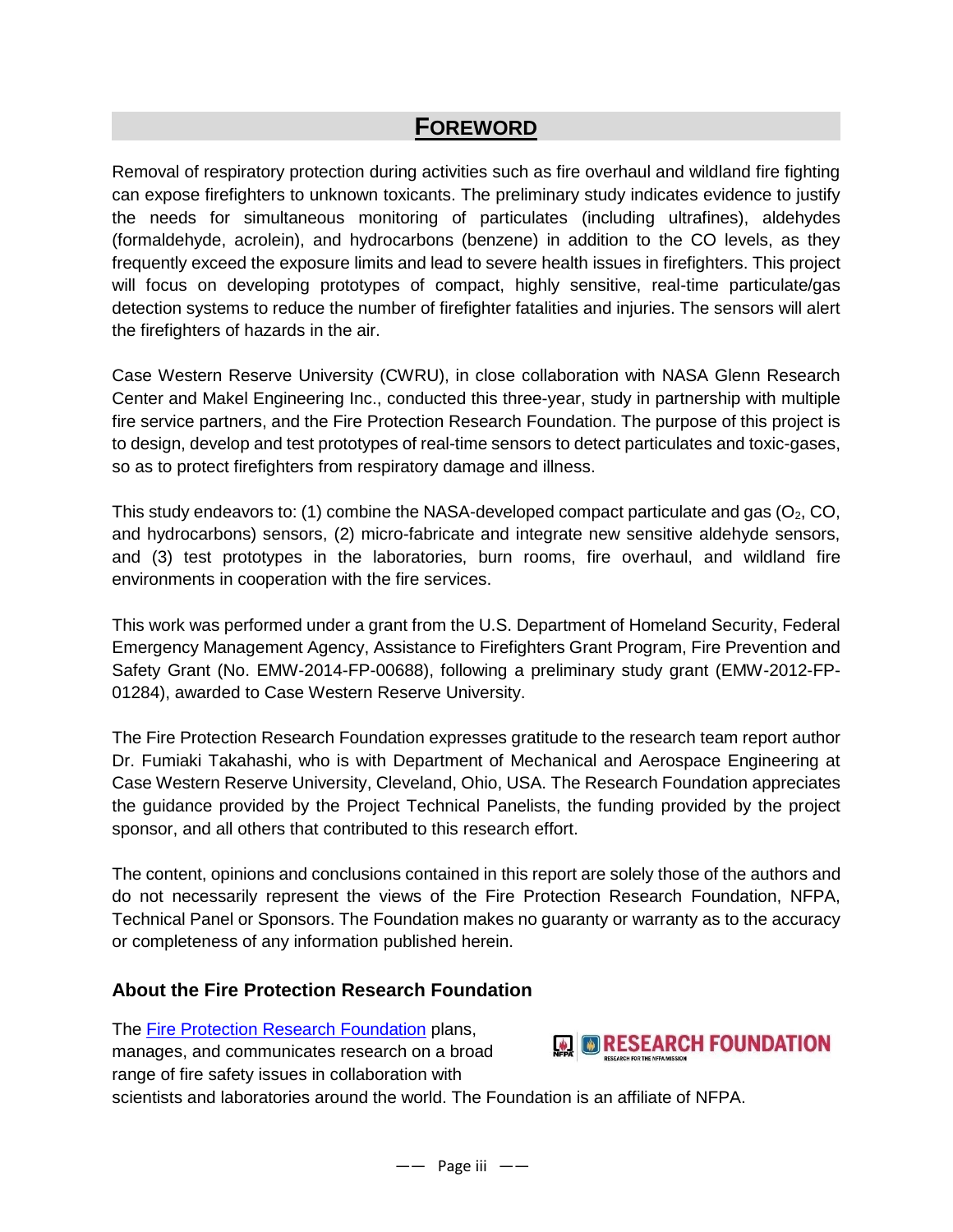## **About the National Fire Protection Association (NFPA)**

Founded in 1896, NFPA is a global, nonprofit organization devoted to eliminating death, injury, property and economic loss due to fire, electrical and related hazards. The association delivers information and knowledge through more than 300 consensus codes and standards, research, training, education, outreach and advocacy; and by partnering with others who share an interest in furthering the NFPA mission.



[All NFPA codes and standards can be viewed online for free.](http://www.nfpa.org/codes-and-standards/free-access)

NFPA's [membership](http://www.nfpa.org/member-access) totals more than 65,000 individuals around the world.

**Keywords:** sensors, firefighter, exposure, acrolein, formaldehyde, gas sensor, realtime, particulate.

**Report number:** FPRF-2019-18

**FPRF Project Manager:** Sreenivasan Ranganathan and Casey Grant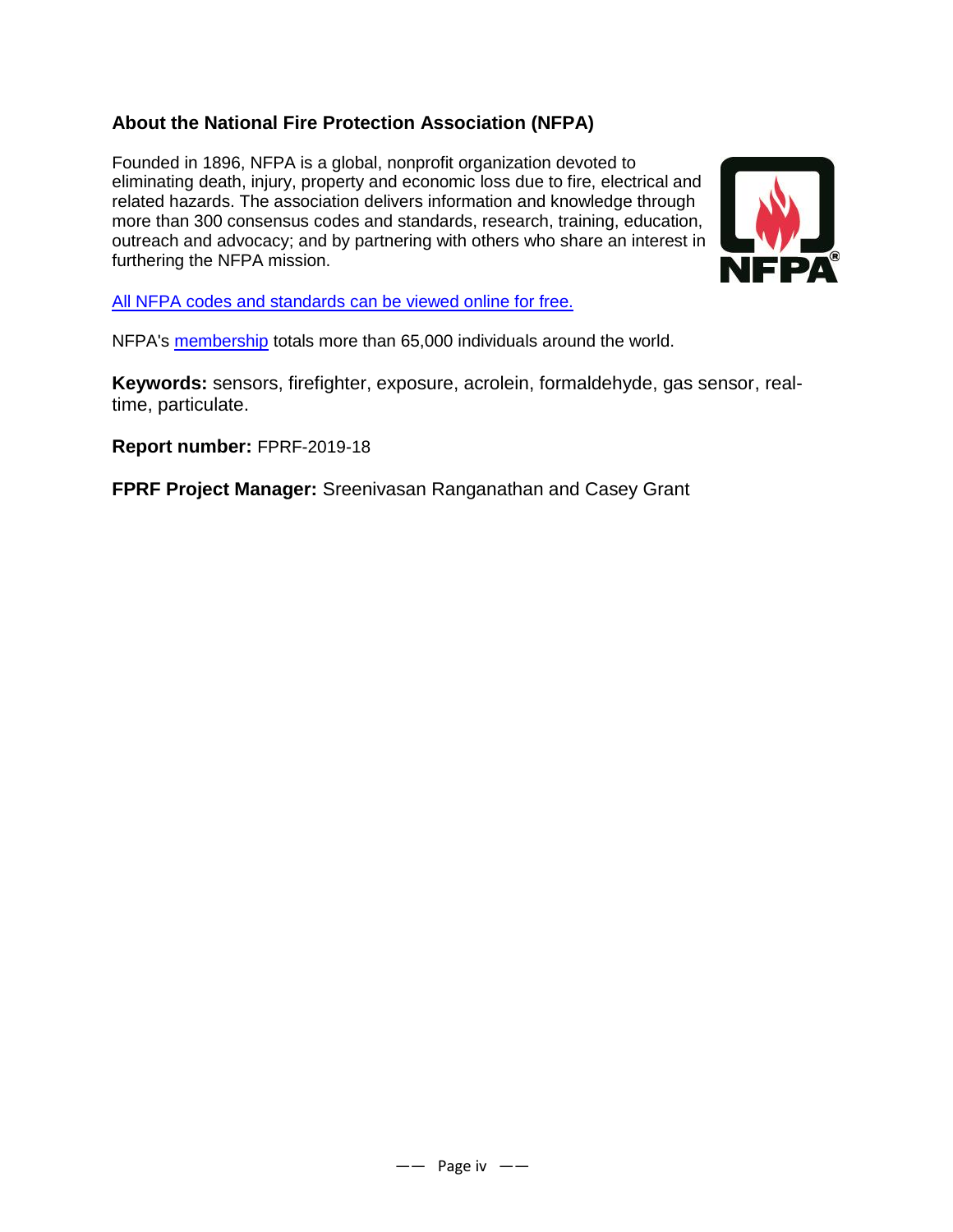# **PROJECT SPONSORS**

This work was performed under a grant from the U.S. Department of Homeland Security, Federal Emergency Management Agency, Assistance to Firefighters Grant Program, Fire Prevention and Safety Grant (No. EMW-2014-FP-00688), following a preliminary study grant (EMW-2012-FP-01284), awarded to Case Western Reserve University.



# **PROJECT TECHNICAL PANEL**

Bob Athanas, Chair NFPA TC on Electronic Safety Equip. & FDNY (NY)

Christina Baxter, Emergency Response Tips, LLC. (VA)

Nelson Bryner, NIST (MD)

Robert Doke, Oklahoma State Fire Marshal (OK)

Martin Harper, NIOSH (WV) (primary)

Max Kiefer, NIOSH (CO) (alternate)

Dave Trebisacci, Staff Liaison, NFPA TC on Elect Safety Equip. (MA)

Doug Wolfe, IAB Rep & Sarasota County Fire Rescue (FL)

Kenny Fent, CDC/NIOSH/DSHEFS (OH)

Michael Wixted, Staff Liaison NFPA 2400 TC (MA)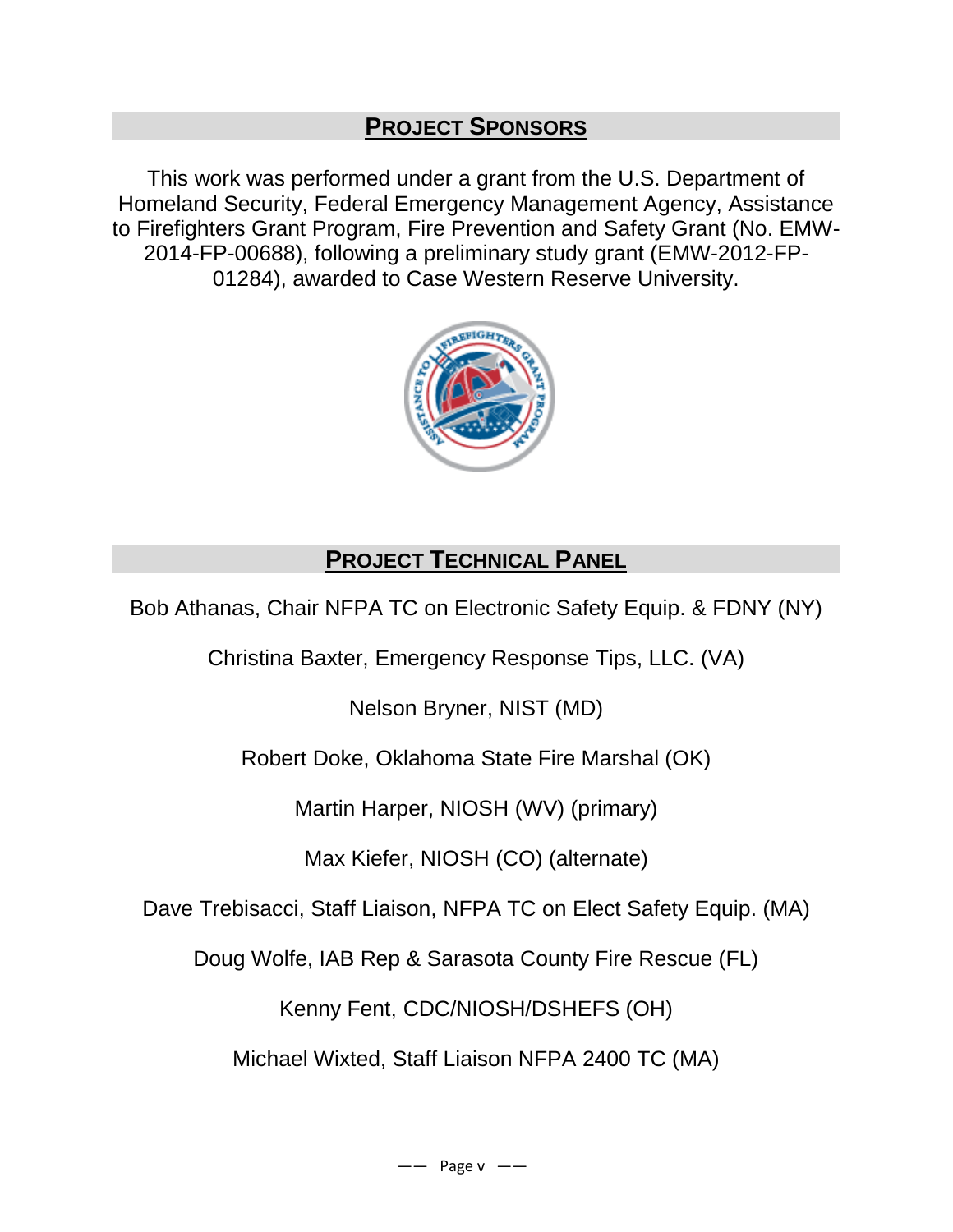---page intentionally left blank---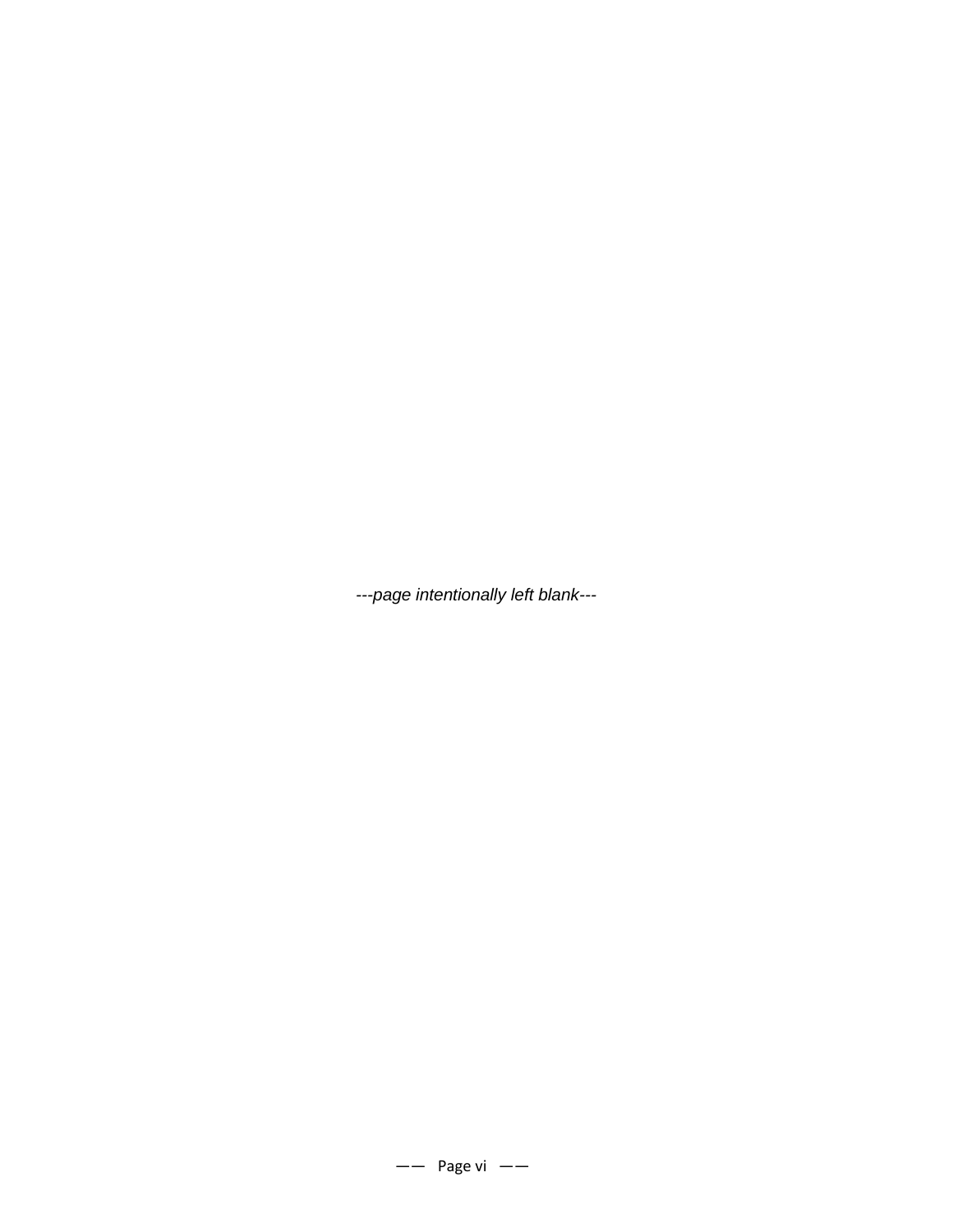# **RESEARCH TEAM**

# **Case Western Reserve University (OH)**

Fumiaki Takahashi (Principal Investigator) Chung Chiun Liu Laurie Dudik

## **NASA Glenn Research Center (OH)**

Paul S. Greenberg Gary W. Hunter Michael, J. Kulis Gordon M. Berger Jennifer C. Xu

## **Makel Engineering, Inc. (CA)**

Susana Carranza Jeff Williams Darby B. Makel

## **PROJECT PARTNERS**

#### **USDA Forest Service (ID)**

George Broyles

## **Cleveland Division of Fire (OH)**

Sean DeCrane (retired) Thomas Schloemer

## **Tualatin Valley Fire & Rescue (OR)**

Patrick Fale

#### **Fire Protection Research Foundation (MA)**

Casey C. Grant Sreenivasan Ranganathan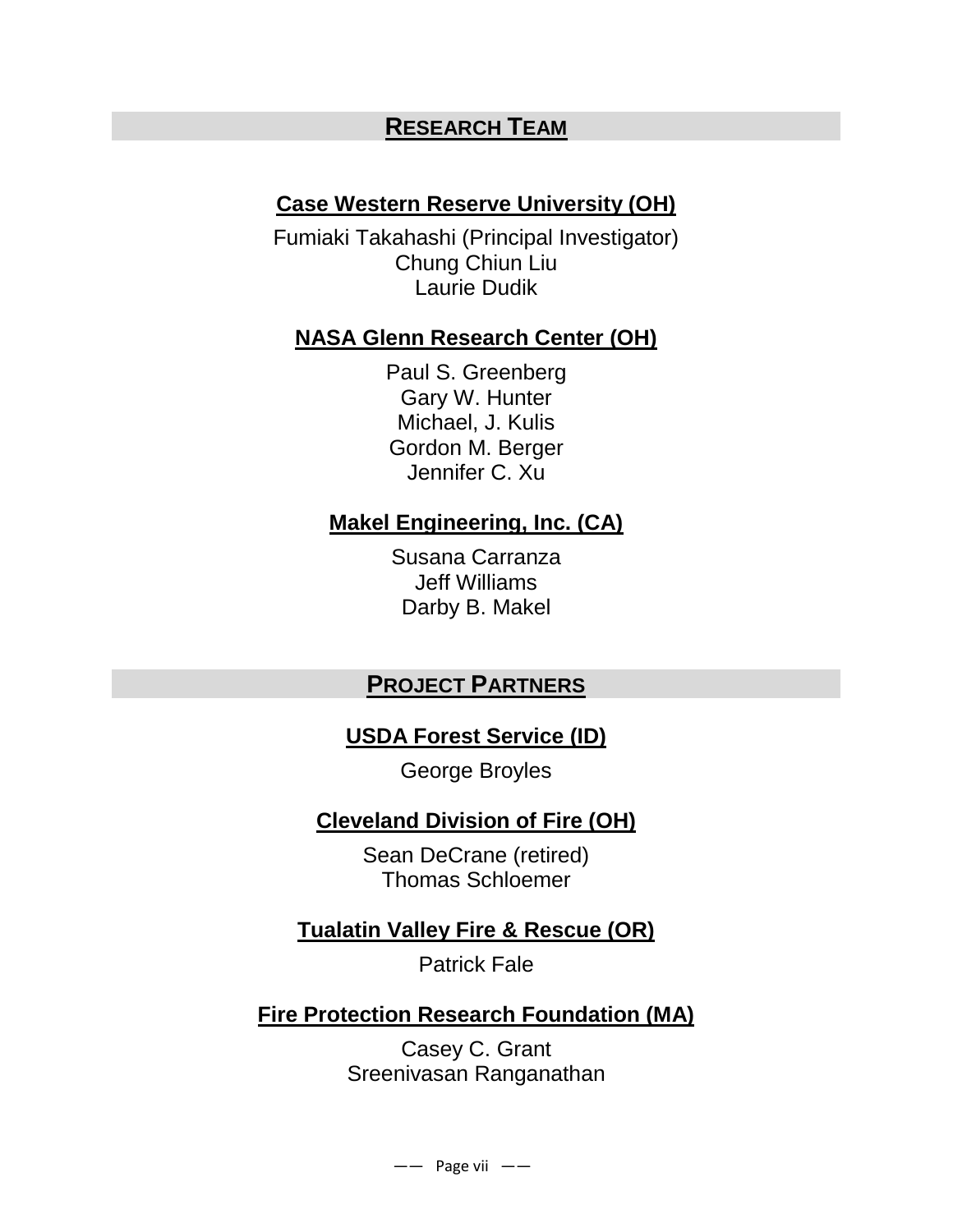---page intentionally left blank---